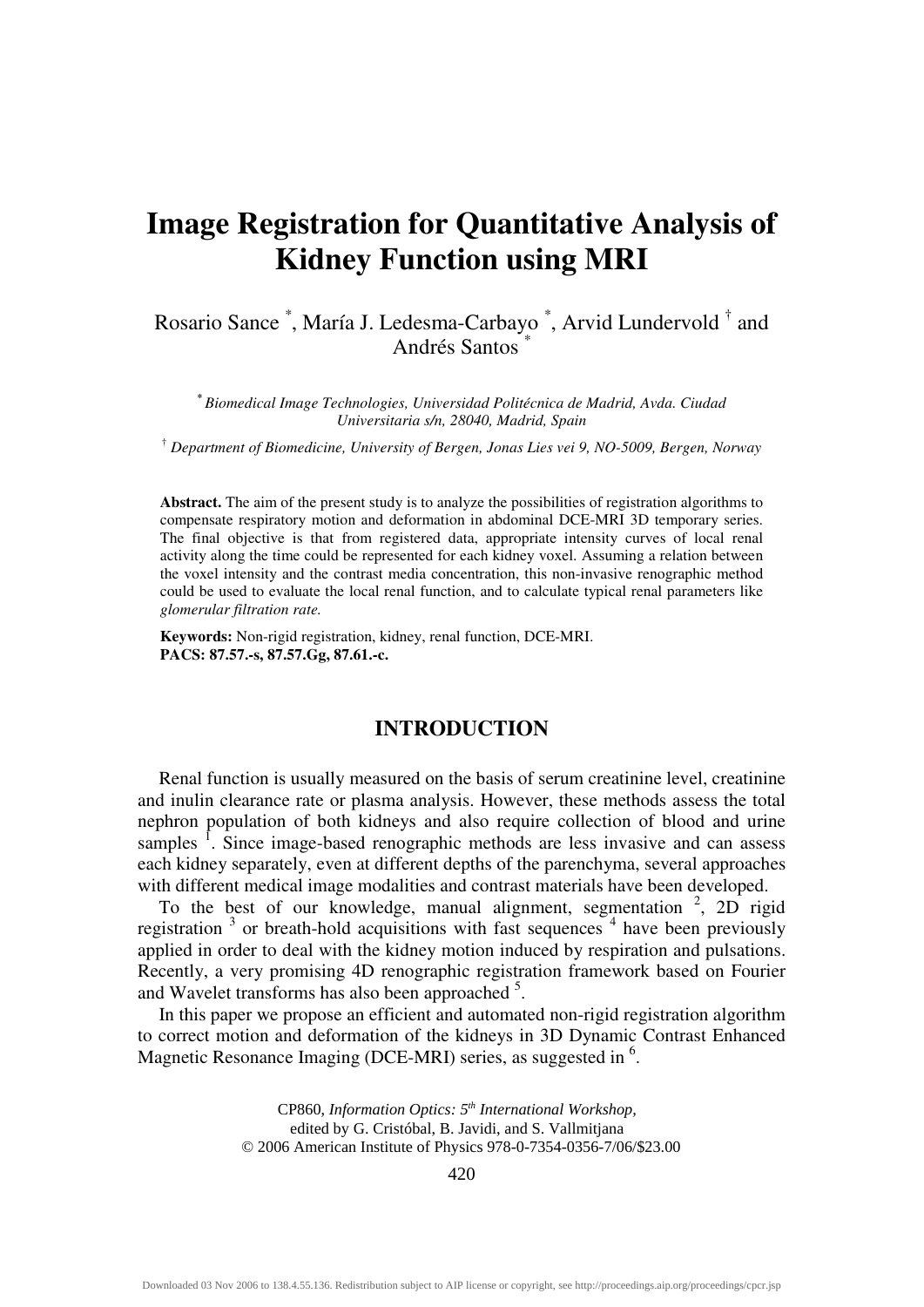#### **MATERIALS AND METHODS**

Our research was carried out with Gd-DTPA enhanced 3D MRI series of the abdominal region in healthy volunteers. Since Gd quelate is a paramagnetic contrast agent which presents the property of being mainly eliminated in the glomerulus of the kidney, the evaluation of typical renal function parameters like *Glomerular Filtration Rate* (GFR) is expected from the tracking of this passage.

The non-rigid registration algorithm next introduced was evaluated on four data sets, acquired under the general characterization and parameters presented on **TABLE1.**

| <b>Series</b><br>Id. | <b>Scanner</b>            | <b>Sequence</b> | <b>Resolution (mm)</b> | <b>4D Size</b>   | <b>Timing</b>                 |
|----------------------|---------------------------|-----------------|------------------------|------------------|-------------------------------|
|                      | 1.5 T Siemens<br>Symphony | <b>FLASH</b>    | (1.48x1.48x3.00)       | (256x256x20x20)  | Not equidistant               |
| 2                    | 1.5 T Siemens<br>Symphony | VIBE            | (1.48x1.48x3.00)       | (256x256x20x118) | One frame every<br>$2.5$ sec. |
|                      | 3.0 T Signa<br>Excite GE  | LAVA            | (1.37x1.37x4.00)       | (256x256x12x64)  | One frame every<br>$3.0$ sec. |
| 4                    | 3.0 T Signa<br>Excite GE  | LAVA            | (0.86x0.86x1.20)       | (512x512x44x60)  | One frame every<br>$3.0$ sec. |

**TABLE 1.** Characterization of the DCE-MRI data sets registered.

#### **Non-Rigid Registration Algorithm Description**

A major challenge of the registration algorithm is related to the signal intensity changes induced by the tracer passage. For that reason our algorithm is similar to those used for multimodality registration.

In spite of previous works suggesting head-to-feet constraints or simply affine models to describe kidney motion, we considered that rigid approaches did not show accuracy enough for the deformation correction task, so we implemented our method by defining a non-rigid transformation based on a B-Splines field with a uniformly spaced grid of control points.

In a registration process, the metric evaluates the similarity criterion between the reference image voxels against the corresponding in the transformed test image. When a point is mapped from one space to another by the transform, it will in general be mapped to a non-grid position, and interpolation will be required to evaluate the metric on it. On the other hand, interpolations are executed thousands of times in a single optimization cycle and affect the smoothness of the optimization search space. Hence, the trade-off between the simplicity of computation and the smoothness of the optimization must be taken into account to choose the interpolation scheme. Considering the selected B-Spline transform, we decided to include a B-Spline interpolator.

Regarding to the metric, we relied on information theory by using mutual information as the metric for our method, since this statistic method is not modality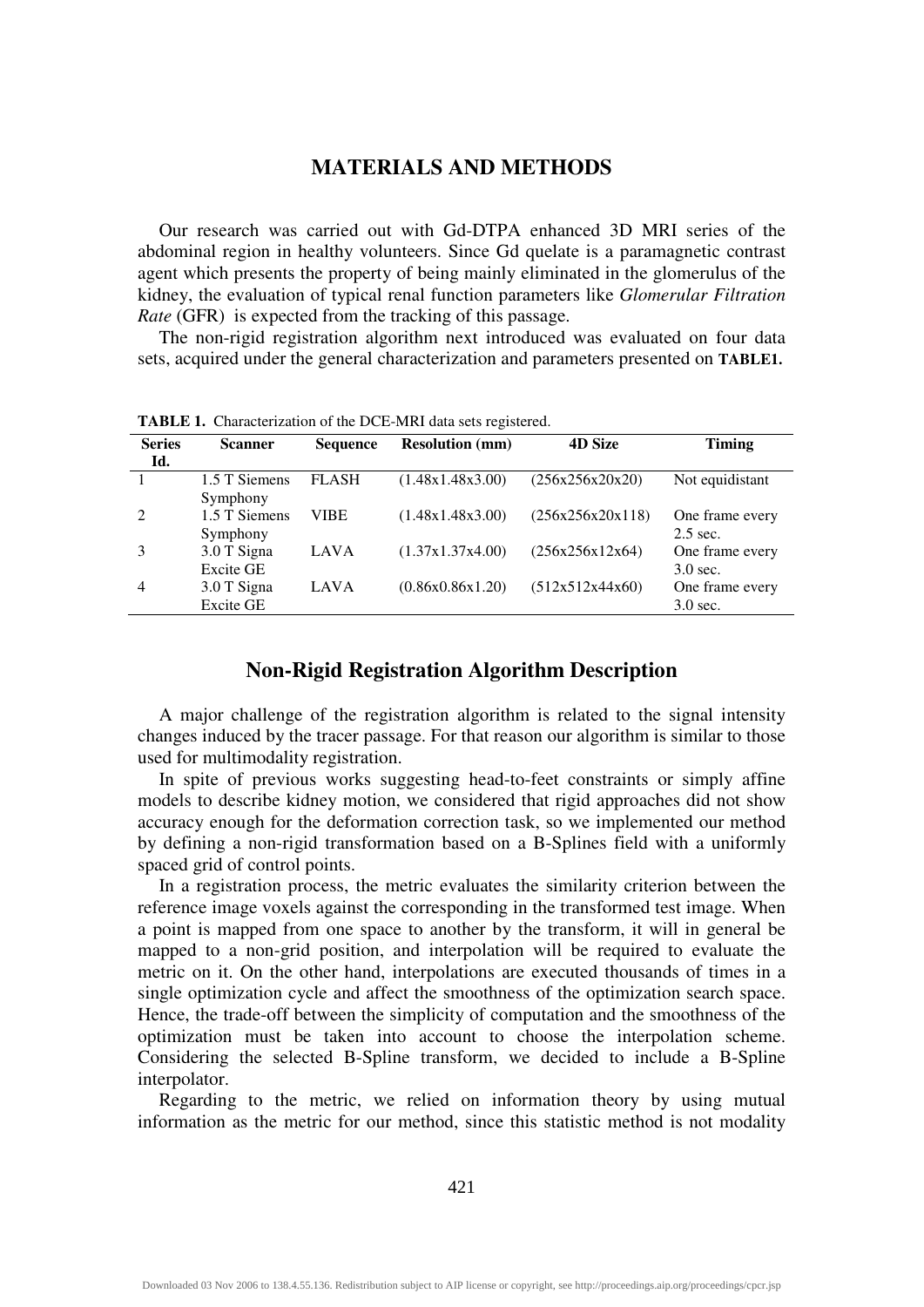dependant and yields quite a good robustness. Moreover, we worked with the *Mattes* implementation<sup>7</sup>, since it does not require preprocessing and uses fewer parameters than the *Viola&Wells* approach. For this implementation, the negative of the mutual information *S* between the reference and test images (1), expressed as a function of the transformation parameters, is the discrepancy measure to be minimized:

$$
S(\mu) = -\sum_{i} \sum_{\kappa} p(t, \kappa | \mu) \log \frac{p(t, \kappa | \mu)}{p_r(t | \mu) p_{\kappa}(\kappa)} \tag{1}
$$

where  $p$ ,  $p_T$  and  $p_R$  are the joint, marginal test and marginal reference probability distributions, respectively.

In order to steer the improvement of the metric value, we chose a quasi-Newton optimizer, *BFGS*, because it provides superlinear convergence, and does not require second derivatives. In this particular case, a limited memory implementation was included <sup>8</sup>, which only stores the last Hessian approximations instead of the whole history, and is strongly recommended for solving large non-linear optimization problems with simple bounds. A quadratic model (2) of the function value *f* is formed at every iteration *xk*:

$$
m_k(x) = f(x_k) + g_k^T(x - x_k) + \frac{1}{2}(x - x_k)^T B_k(x - x_k)
$$
 (2)

At every iteration  $x_k$  the algorithm stores only a small number  $m$ , of correction pairs  ${s_i, y_i}$ ,  $i = k - 1, ..., k - m$  (3),

$$
s_k = x_{k+1} - x_k, y_k = g_{k+1} - g_k
$$
\n(3)

containing information about the curvature of the function, and defining the limited memory iteration matrix *Bx*.

Finally, to reduce the computational time and increase the robustness of the algorithm, we used a multiresolution strategy based on the *Kybic* approach<sup>9</sup>, in which the upsampling is applied alternatively on the input images and on the deformation model. At the same time, other parameters of the metric and the optimizer were changed, also contributing to create a coarse-to-fine effect.

The registration was yielded by referring all the frames in every series to a single one, usually the first on time. Attempts to chain every frame to the previous in time incremented the accumulated error without providing any other remarkable improvement, so this procedure was ruled out.

Neither pre-processing nor post-processing were applied to the data series.

**FIGURE 1** shows the global scheme of the registration algorithm, which was implemented using the open source software toolkit for segmentation and registration of medical images, *ITK* (*Insight Toolkit*) § .

 § ITK, www.itk.org.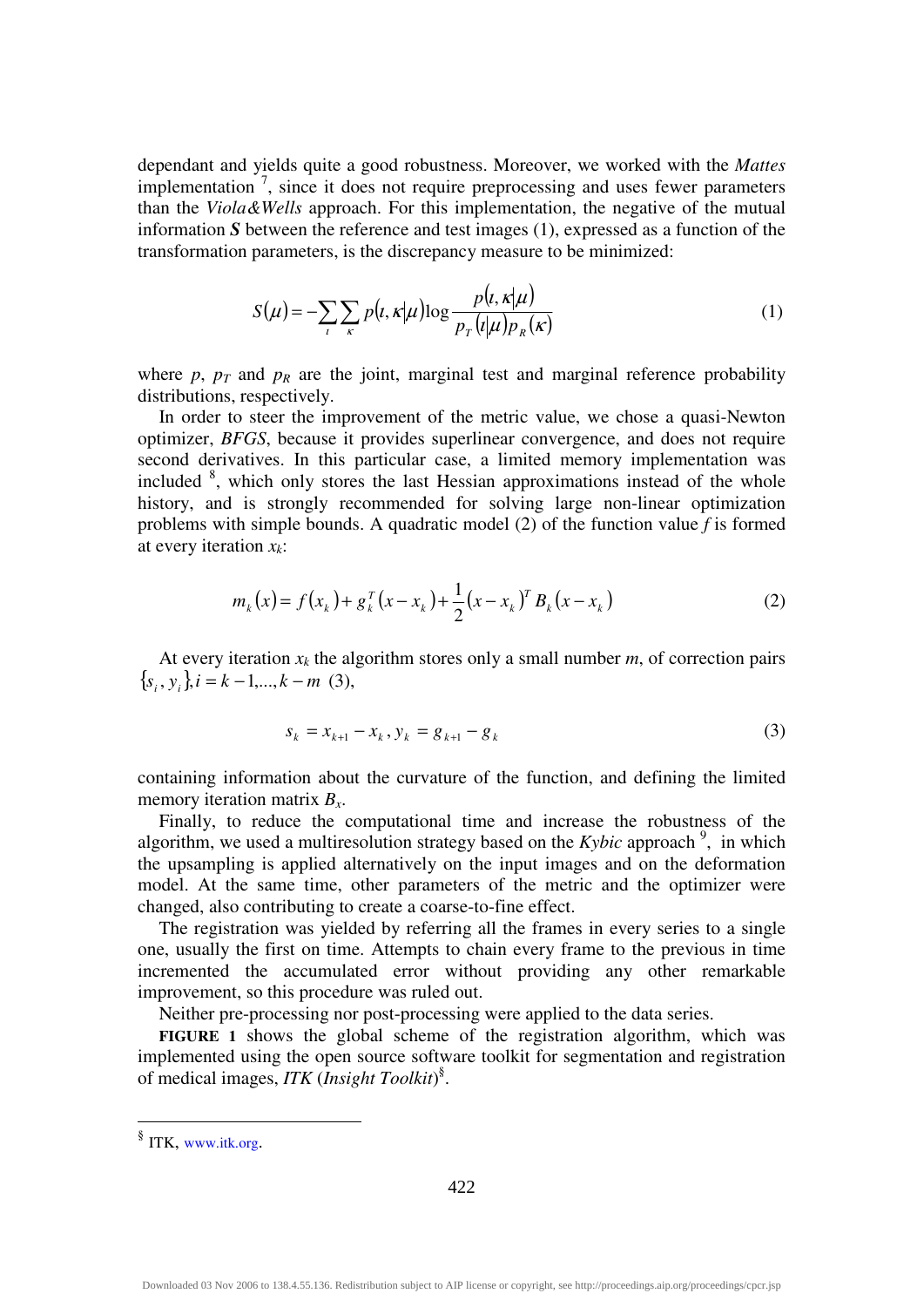

**FIGURE 1.** Global schematic diagram of the implemented non-rigid registration algorithm.

#### **Pharmacokinetic multi-compartment modeling**

We assumed the multi-compartment model proposed by *Lee* <sup>10</sup> to represent the pharmacokinetics of Gd-DTPA in every kidney region during time (**FIGURE 2**). It is a simple model even though the real kidney vasculature is quite more complex, but it seems to be enough for our requirements.



**FIGURE 2.** Kidney multi-compartment model proposed by *Lee et al*. for the Gd-tracer pharmacokinetics.

The presented model assumes that the tracer (Gd quelate) is confined to the plasma volume of the blood pool and to the intratubular volume within the nephron. Based on the pictured model, a set of ordinary differential equations was derived to predict the contrast agent concentration in each compartment. The respective coefficients of the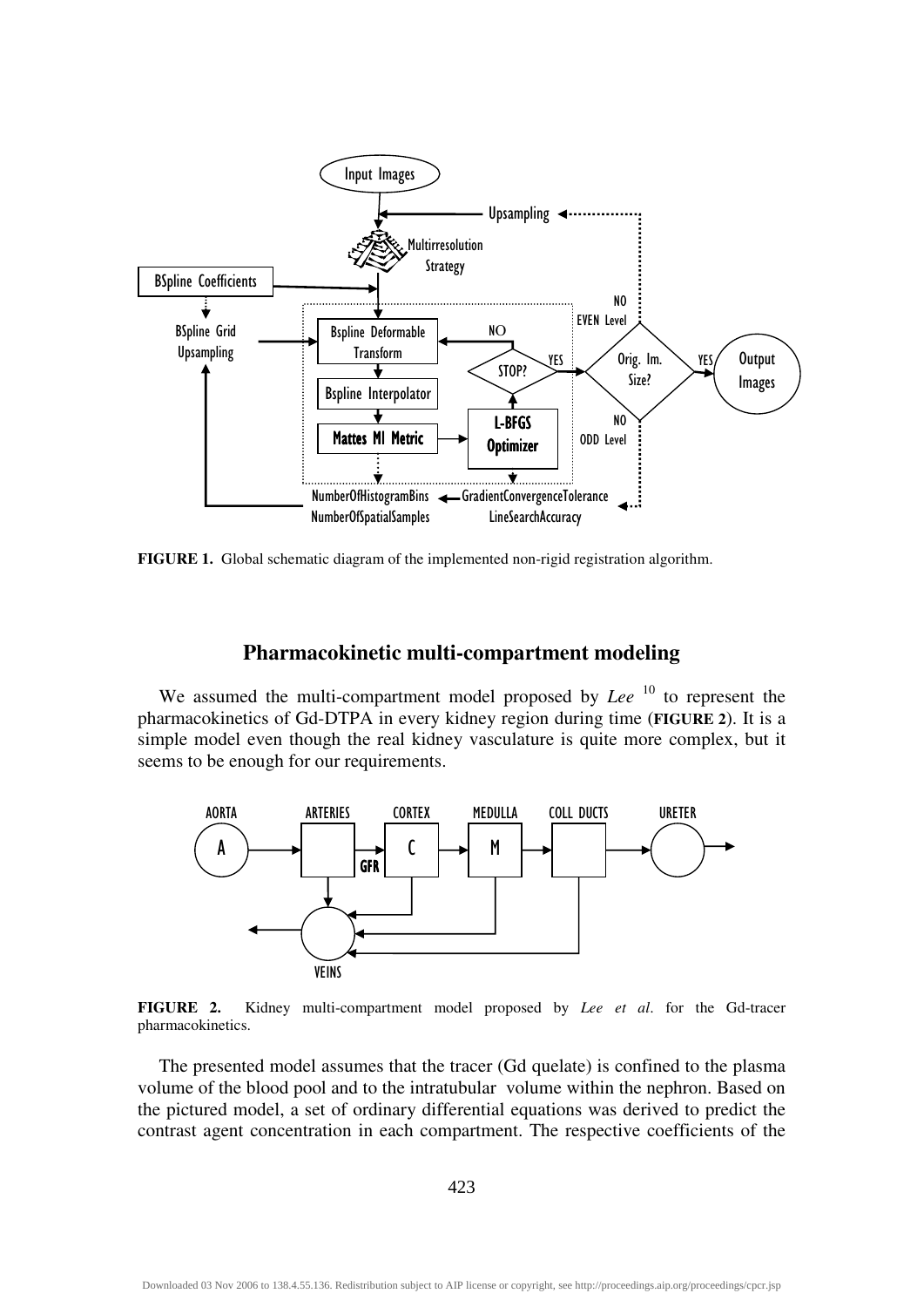differential equations were calculated based on estimates of compartment volumes and flow rates found in the literature, and on individually measured GFR values. From the known input function, predicted time-concentration curves for every compartment were computed, which we used as a reference or sample to evaluate our results.

Therefore on our registered series, by defining anatomical regions of interest (ROIs) for aorta, renal arteries, renal cortex and medulla, time-intensity curves were plotted for every ROI and compared with the expected profiles. The advantage of working with ROIs instead of individual voxels is that the averaging minimizes the effect of the noise (statistical error, scatter, artifacts,...).

#### **RESULTS**

We have represented the outcome of the registration method applied to the 3D DCE-MRI series by means of composite slice images (**FIGURE 3**). These "checkerboard" images show parts of the reference image and parts of the resampled test image in order to depict the continuity of contours before and after the alignment. The orange circles emphasize the most relevant changes and remarkable improvements.



**FIGURE 3.** Registration results. Composite images before (*upper*) and after (*lower*) alignment. Slices extracted from one of the 1.5 T (*left*) and both of the 3T (*middle* and *right*) DCE-MRI series.

To create the resampled frame, the last saved transform from the finest level of the multirresolution pyramid is applied to the correspondent test image. Since the most evident kidney motion is produced on the coronal plane, the deformation field applied to compensate the breathing motion presents a tendency spread over it, as shown in **FIGURE 4**.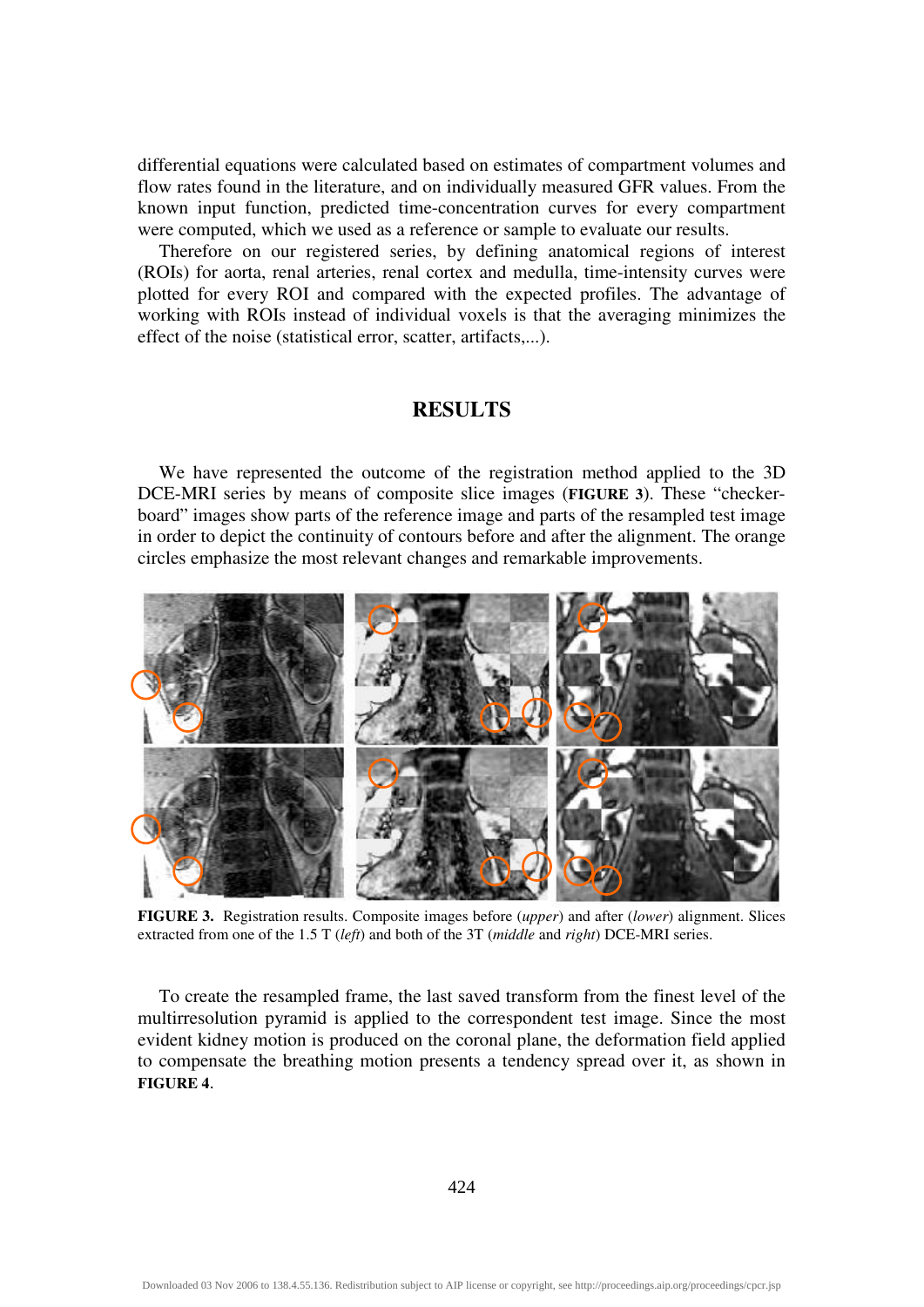

**FIGURE 4.** Registration of two frames belonging to the first 1.5T DCE-MRI series. *Left*: Final transform for the control points of the B-Splines grid. *Right*: Deformation field comprising every voxel in the image.

### **DISCUSSION**

 Three-dimensional DCE-MR renography with motion correction enables voxelwise determination of tracer concentration versus time by considering the voxels intensity evolution. In this way, the local renal function can be estimated from time courses in selected ROIs (**FIGURE 5**).



**FIGURE 5.** Estimation of the Gd-concentration versus time approximated by the signal intensity evolution. Typical renal profiles for the anatomical regions selected on a slice belonging to the first 1.5T DCE-MRI series.